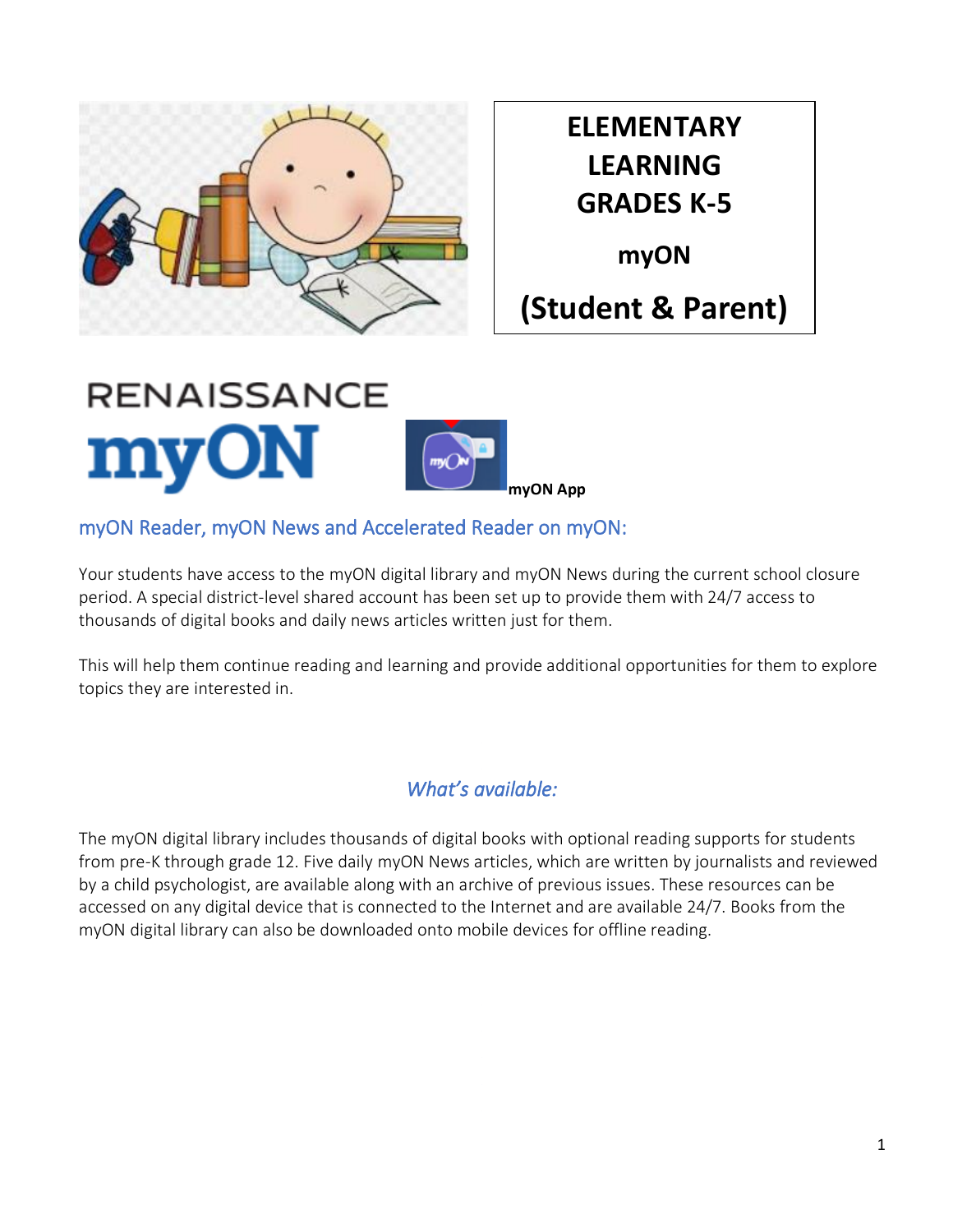## *How do I log in?*

#### *From a Computer:*



Go to the Charlotte County Public Schools Website and scroll to the middle of the page to access the ClassLink login. Your child will need to log into ClassLink using their 88 number (student identification number) and password. Once you access ClassLink, find the myON app and open it. As soon as you access the myON app, your child will be able to select:

Digital Library from the myON screen:

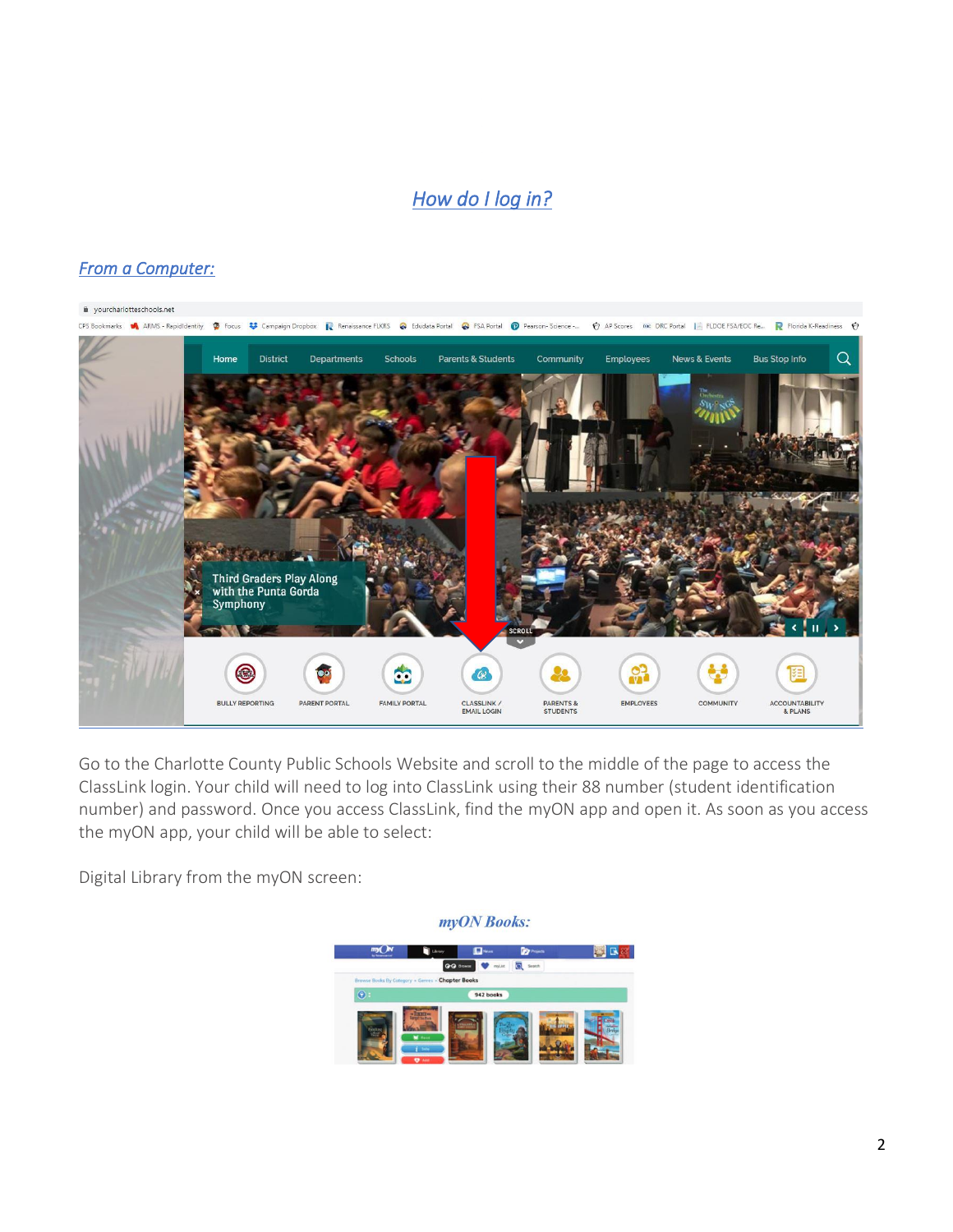#### *From a CCPS issued Chromebook: Remember to connect to you at home wireless/Wi-Fi connection*

The CCPS Launchpad screen will appear. Your child will need to log into the Launchpad using their 88 number (student identification number) and password. Next, select the myON app from the selection of apps provided. As soon as you access the myON app, your child will be able to select:

The Digital Library from the myOn screen:



*On an iPad/Android Device:* 

Download the ClassLink app and the myON app from the App Store. Open the ClassLink app first, select "Charlotte County SD," and the CCPS Launchpad will appear. Your child will need to log into the Launchpad using their 88 number (student identification number) and password. Next, select the myON app from the selection of apps provided.

**1. On your iPad/iPhone/ Android device download ClassLink LaunchPad from the App Store/Google Play.**

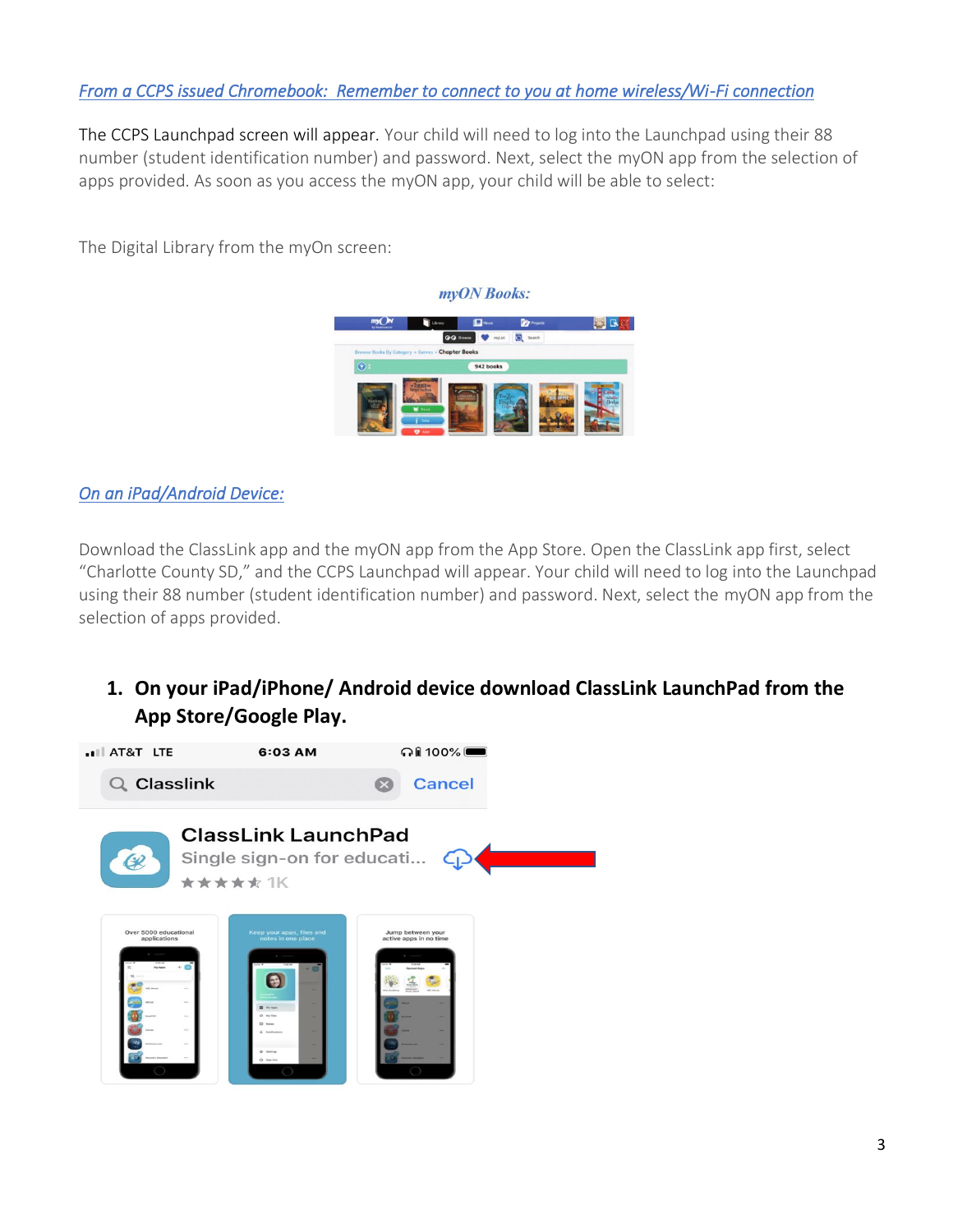**2. Once the app is downloaded: open the ClassLink app, search for "Charlotte", and select "Florida Charlotte County SD"**



3. **Sign on to the CCPS Launchpad with your student's CCPS 8-digit ID and password**



**4. Once on the Launchpad, click on the "myON" icon.**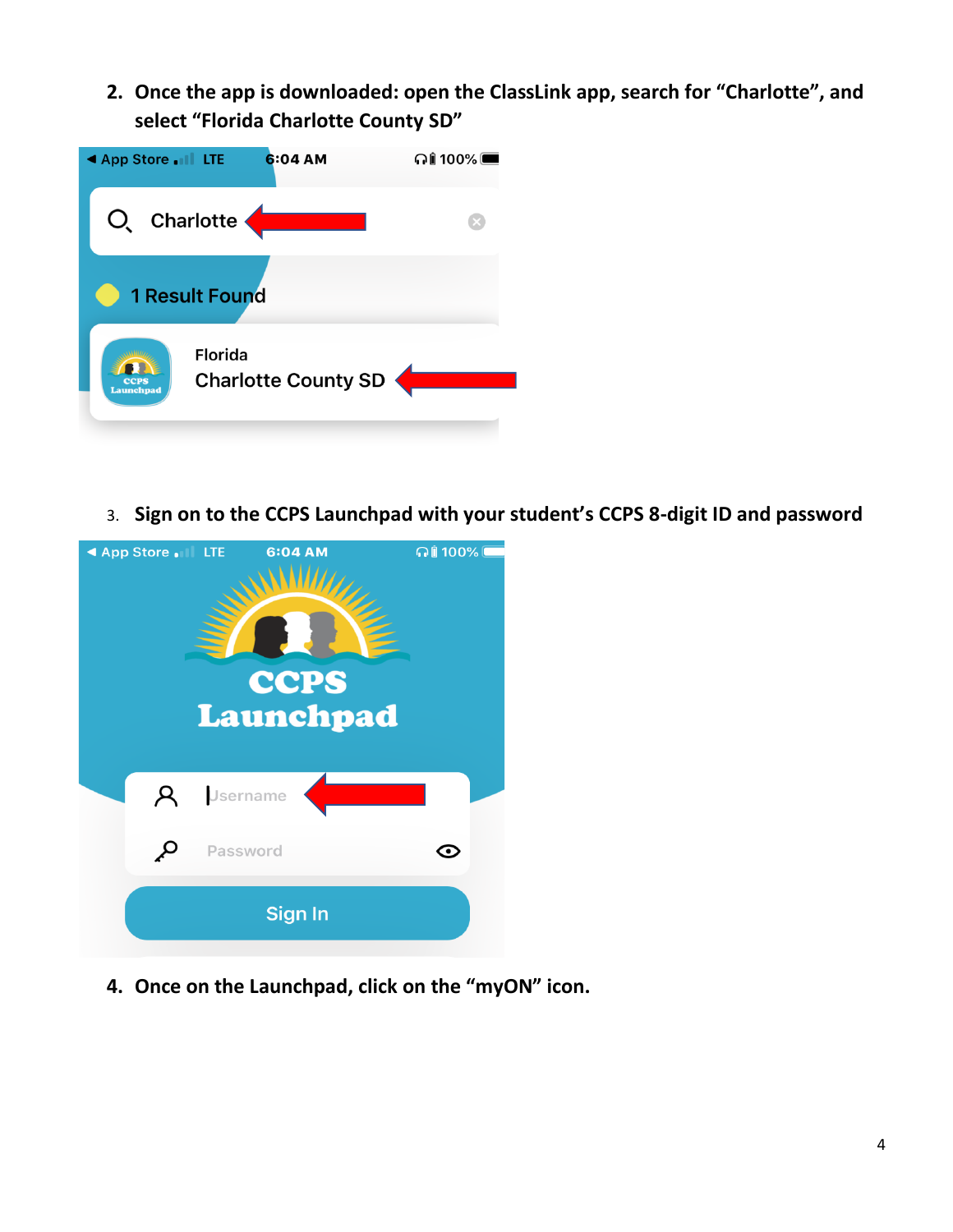

## *GETTING STARTED:*

Once student's login, they can read books within the myON digital library and daily news articles from myON News.

# *myON Books:*



#### Digital library

Students can browse or search the myON digital library to find books on a variety of topics and themes.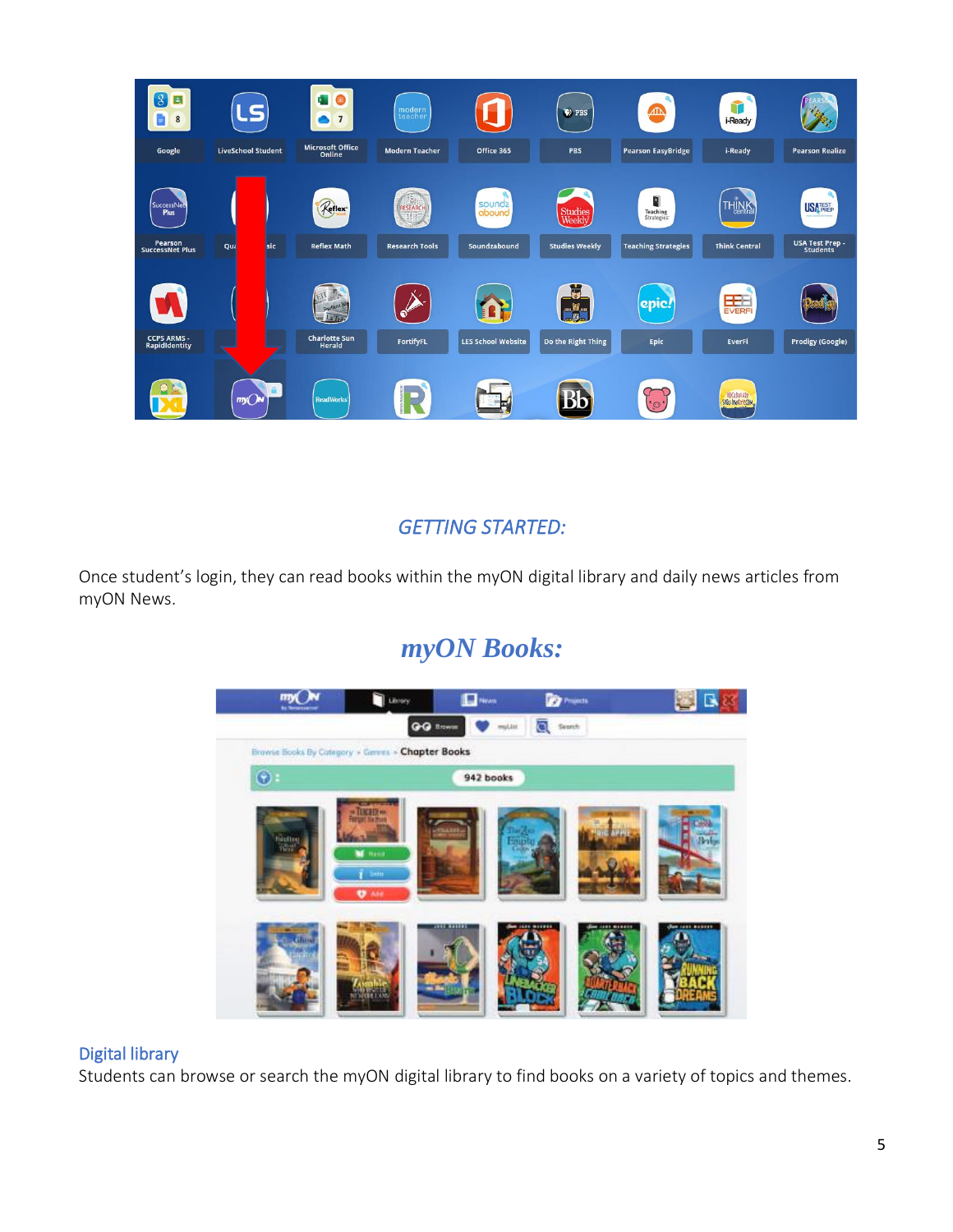#### They can:

- Read books online on any web-enabled device that is connected to the Internet
- Read books offline with free mobile apps
- Read the same book as many times as they want to read it
- Use optional reading supports including audio, text highlighting, and an embedded dictionary

*Books are available in English and Spanish*

# *myON News:*



#### News articles

Students can access myON News to read about current events and other timely topics.

#### They can:

•Choose from five daily, age-appropriate news articles written just for them and reviewed by a child psychologist

•Access optional audio and multimedia resources connected to each article, including maps, slideshows, videos, and information about the writer

• Extend their knowledge of news topics by reading recommended books from the myON digital library

•Take a brief quiz at the end of the article and get instant feedback on their answers

*Articles are available in English, French, and Spanish.*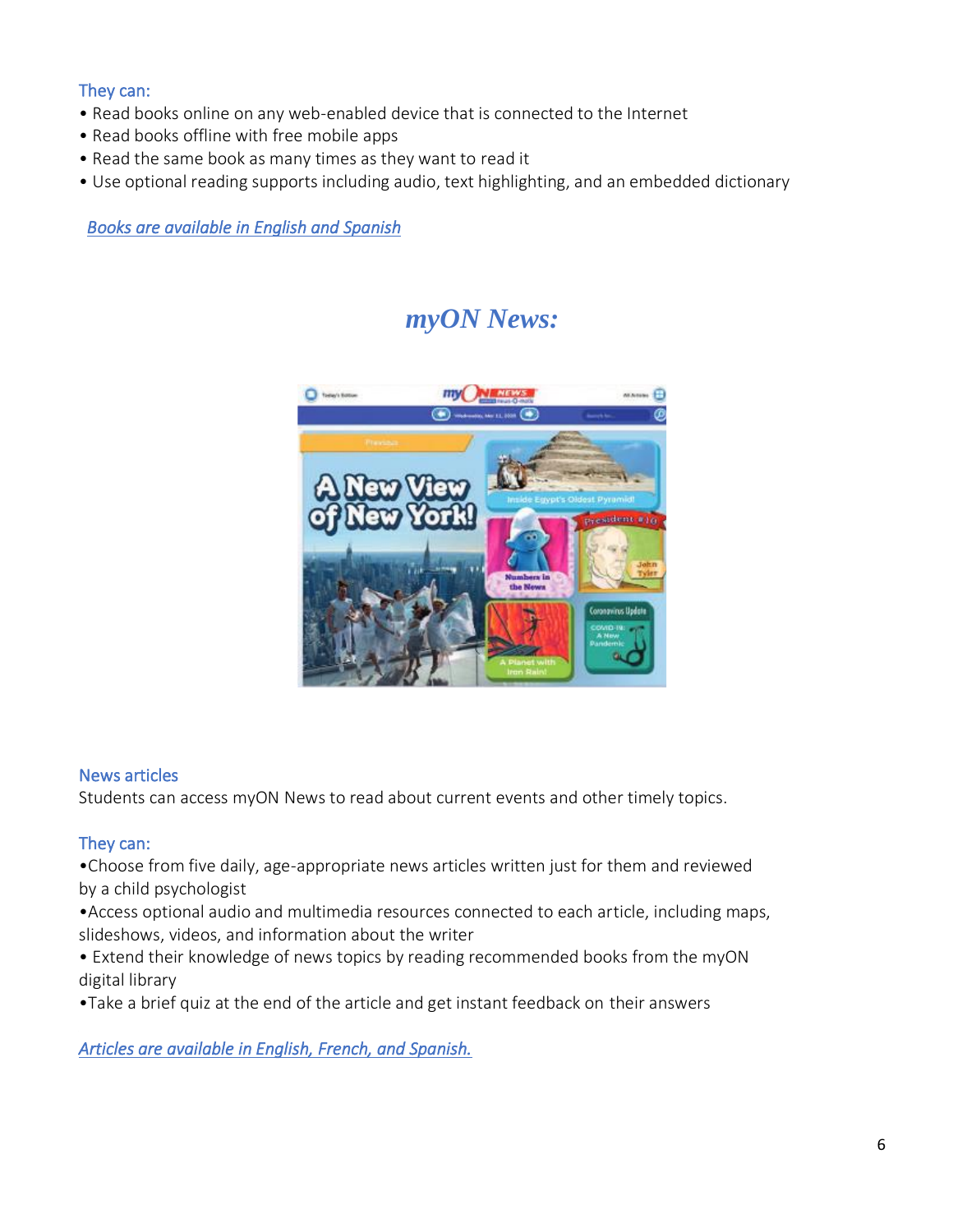### *Recommendations for at-home reading every day:*

20 Minutes: Reading outside of school is very important for students to enhance learning growth. Set aside 20 minutes a day for this important activity.

#### Get Cozy:

Cuddle up and read to your students every night before going to bed, regardless of their ages. Older students often enjoy this as much as younger ones!

#### Reading Corner:

Designate an area in your home for a reading corner! Create a sign together that you can hang or display in that area.

Encourage Exploration: Help students choose books on topics that capture their interests or themes that pique their curiosity. What have they been wondering about?

Read to an Audience: Reading to an audience is fun! Have young children read aloud to their stuffed animals, siblings, or you. Choose a scene from the book and act it out.

Main Character: Talk with students about the books they are reading. Ask, "If you were the main character in the story, would you make the same choices?"

Alternative Ending: Before students finish reading a book, ask them to write down what they think will happen at the end—then compare it to what actually happened.

New Hobby: Find a hobby you can share with your student and read books that help you learn about that hobby together.

Family Adventure: Talk with your student about one of your favorite travel adventures. Then read books to learn more about the place you visited and the things you saw.

Reminisce: What was your favorite story when you were your student's age? Can you find that book or one with a similar story line?

Book Review: Ask students about books they are reading. Did they enjoy the book? What were their favorite parts? What would they change about the book?